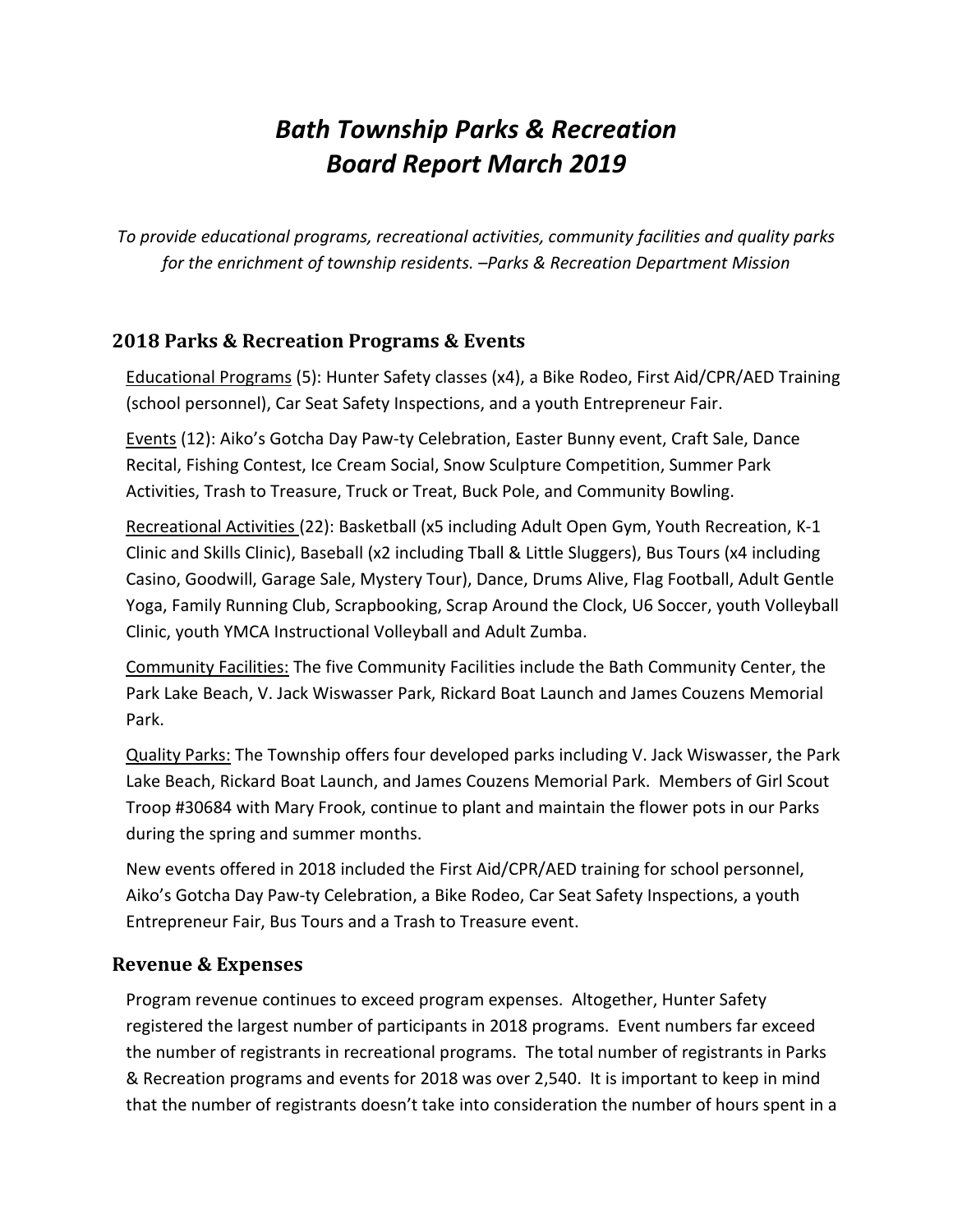program as many of them repeat with practices and games. It has become impossible to determine exact numbers for residence, ages and gender due to some events not requiring registration.

## **Collaboration**

Parks & Recreation works very closely with Department of Public Works (DPW) staff, Police, Fire, Senior Center, Farmers Market, and the Bath Community School District. Bath Schools graciously provides the use of ball fields, gyms, cafeterias, the auditorium and parking lots for the use of sporting activities and events. Without their unwavering commitment to Parks & Recreation, we simply would not be able to offer sporting activities and some events.

## **Volunteers & Sponsors**

I have had the privilege of working with nearly 200 volunteers and sponsors in Parks & Recreation programs/events during 2018. The inclusion of volunteers is essential and very much appreciated.

In 2018, Truck or Treat was supported with less than half a cent/participant and was the largest attended with 450 youth (not to mention adults). This event provided for 35 businesses to hand out their literature and a piece of candy to each Trick or Treater. Many families in our community look forward to this event each year not to mention businesses.

# **Parks & Recreation Committee**

Parks and Recreation Committee meetings are held with up to seven committee members in addition to Karen Hildebrant serving as the staff member. Meetings are held on the second Monday of each month, beginning at 6:00 p.m. in the Board of Trustees room.

# **Safety & Quality Testing**

Annual preparation and testing takes place to offer and maintain safe drinking water in Wiswasser Park. In April the water pipes are sanitized prior to water samples being drawn. Without the detection of coliforms in the water, monthly samples are drawn and delivered to the Department of Environmental Quality Testing Lab in Lansing. Results are sent to my office via email. The process of drawing water is required monthly by the State of Michigan. For Wiswasser Park to remain open to the public, water sample results must fall within their safe criteria guidelines in the detection levels of coliforms and bacteria. The Bacteriology test covers levels of chloride, fluoride, hardness, iron, nitrate, nitrite, sodium, and sulfate in the water. When our August 2018 samples detected coliform additional money and services were needed to call in a licensed well driller and sanitize at the well. Upon receiving word that no coliforms had been detected following this service we were able to provide monthly samples for the remainder of our season.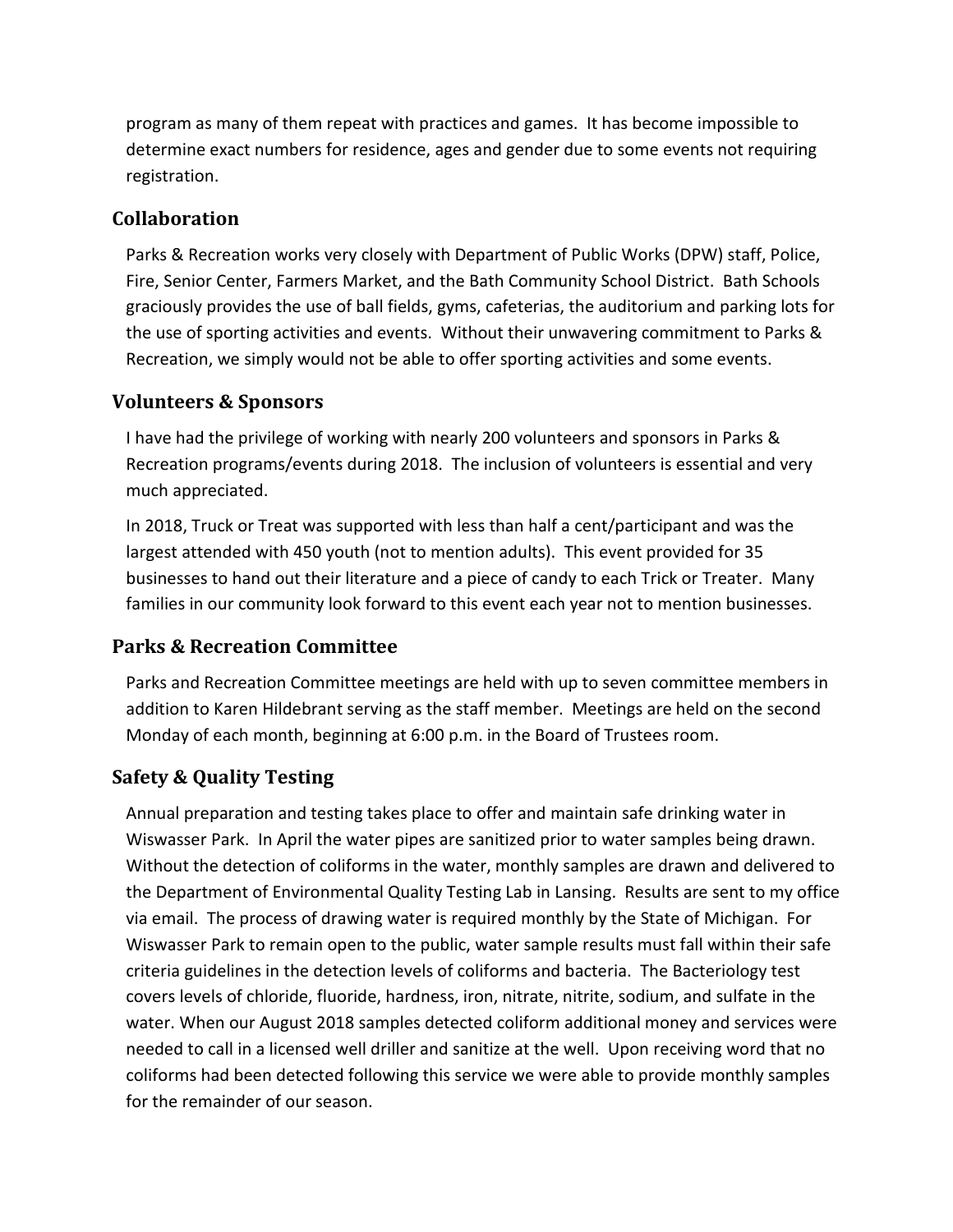## **Procedure Development**

A file is kept for 4 years on each program/event. The Michigan Township record retention process mandates that a roster of each team/participant be kept for 4 years. With details from the roster, a completed excel spread sheet, survey results, and a copy of each registration form, details can be transferred to a Program/Event Worksheet that assists the Department in evaluating each program/event. Information from this worksheet is used to prepare an annual summary of the Departments activities (number of participants, revenue, expenses, gender, age, residency, and names of volunteers.

The compilation all of this information determines the future of each program.

# **Youth Scholarship Assistance Program**

The youth Scholarship Assistance Program fund is financially supported solely through donations received. Scholarship funds are available to any youth ages 1-18 that is a resident in Bath Township and those who attend Bath Schools as a school of choice student and those whose parent resides in Bath Township. SAP funds can only be used in Parks & Recreation programs. Each donor is thanked and their donation acknowledged in an email.

The youth Scholarship Assistance Program fund had a balance of \$2,566.05 on January 1, 2019. Donations in 2018 totaled \$869.80. \$256.00 was awarded to qualifying families in 2018, the second lowest amount awarded since the start of our program in 2012. Since January 2019, \$18.00 has been received and \$118.00 has been issued in scholarships.

I truly enjoy working with so many wonderful volunteers in our community and am amazed at their generosity. At the end of 2018 my calendar was full, which meant that programs not meeting expectations have been cancelled for 2019, including the Youth Entrepreneur Fair, a Craft Sale, and the Trash to Treasure sale event.

# **In 2019, the following changes are scheduled:**

Educational Programs: 1 CPR/First Aid online Training w/practical to the public, and a Teen Cuisine class will be added. The Bike Rodeo will be renamed to a Bike Safety program and offered during an assembly at the Bath Elementary School (grades to attend will be determined by school officials), and the Car Seat Safety Inspection requests will be directed to contact Sparrow Hospital, Capital/Clinton Area Safe Kid Coalition to schedule an appointment.

Recreational Activities: Grades 2/3 Basketball Clinic, a youth Cardio Drumming class, a youth Holiday Dance Performance, and a Santa Elf Cam activity (to be held during Farmer's Market) have been added. A change to Summer Park Activities will take place. The programs will be held from 11-noon in the BMS Cafeteria on Tuesdays prior to the school's free summer lunch program.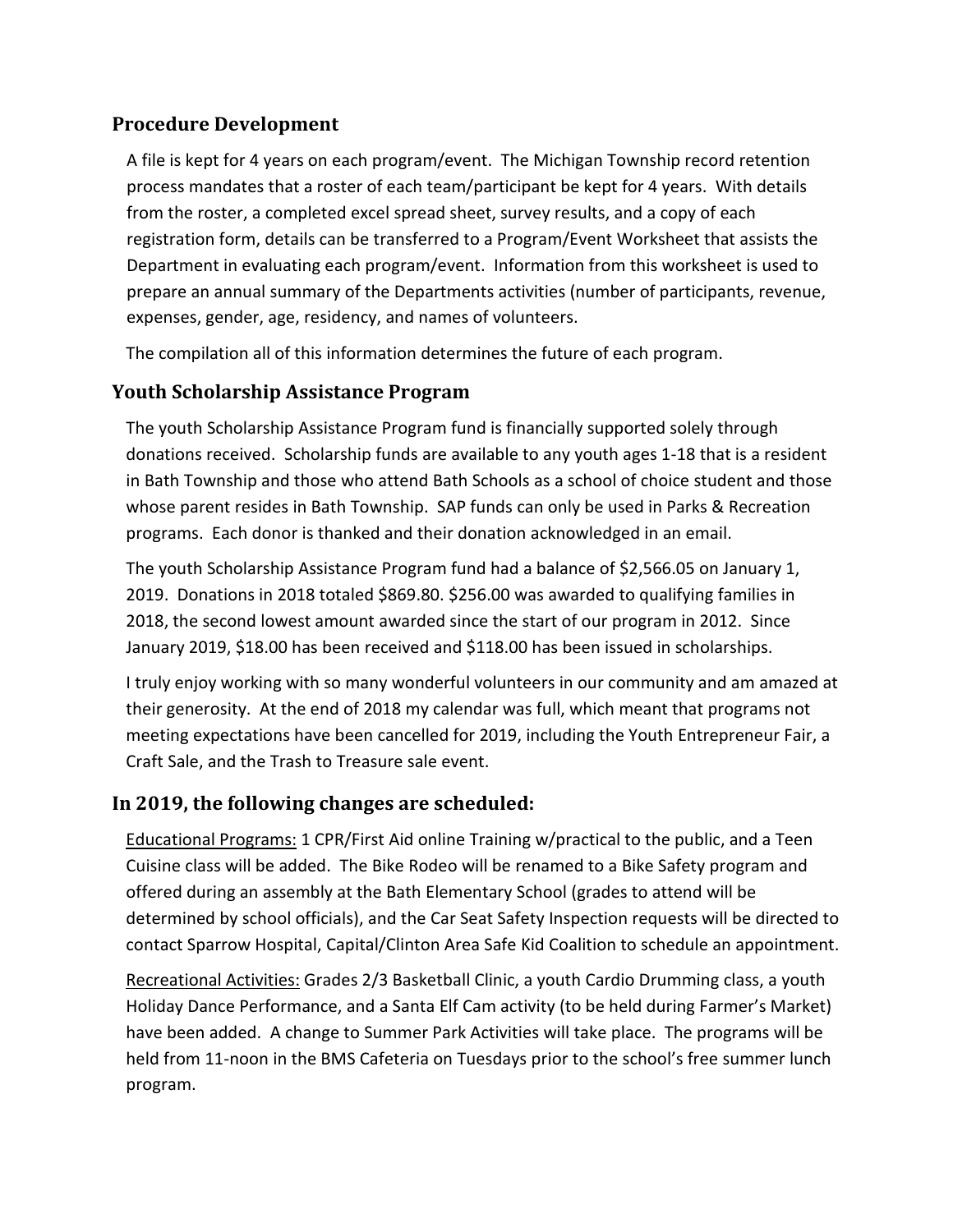Community Facilities: A Capital Improvement Project to revamp the Parking Area at Rickard Boat Launch will be submitted.

Quality Parks: The addition of a Gaga Ball Pit to the V. Jack Wiswasser Park will take place this summer.

# **2019 Goals:**

- To continue to develop new programs and events as time permits.
- To continue to monitor details of each program/event.
- To continue to maintain Procedures on all events.
- Submit a Capital Improvement Project to make the parking lot at Rickard Boat Launch more user friendly.

Thank you for the opportunity to serve as the Director for Bath Township Parks and Recreation.

Becky Goodwin, Director Bath Township Parks & Recreation